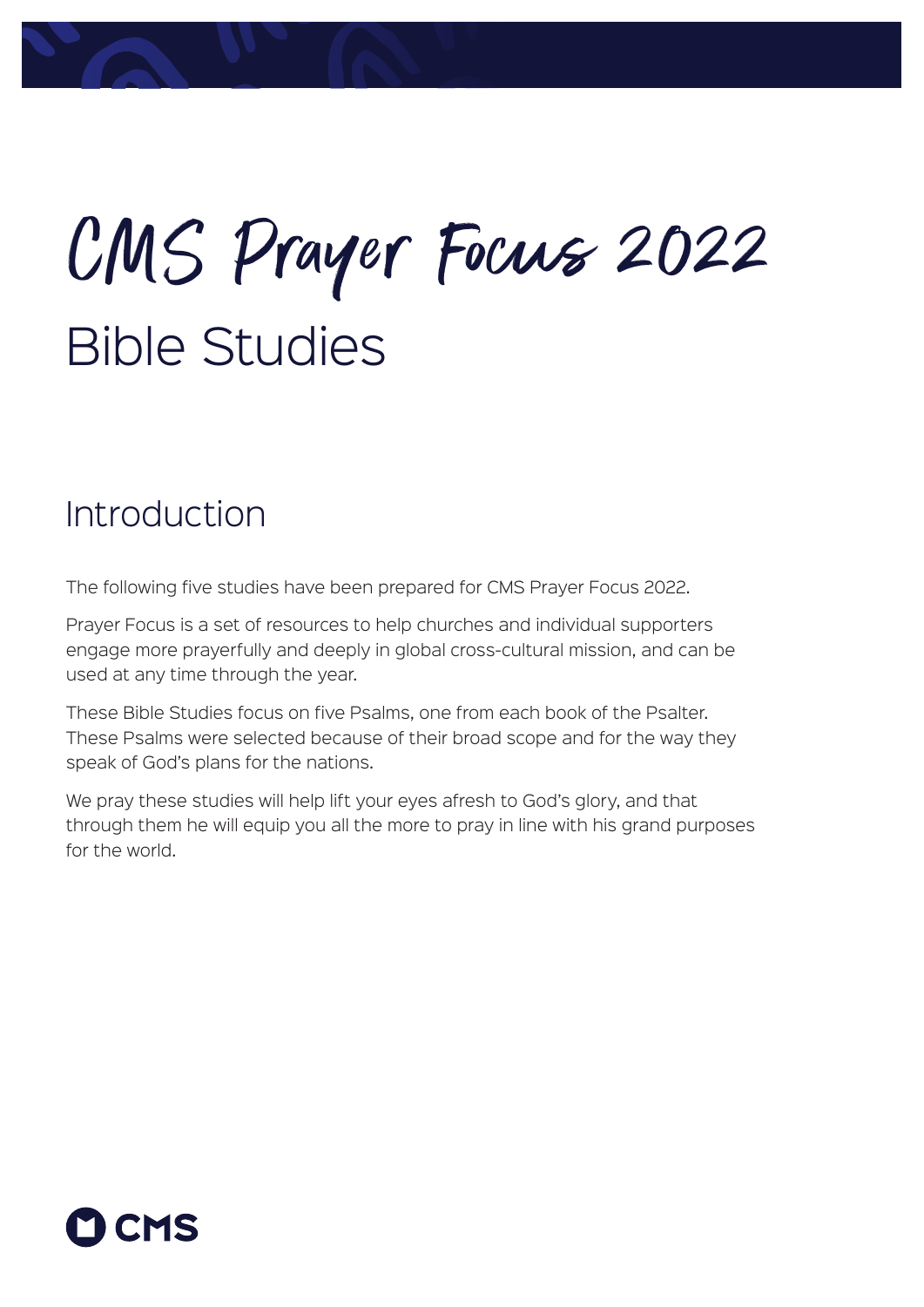# Study 1 – Psalm 8

### **Read Psalm 8**

### **Questions**

- 1. What significance is there for the "LORD" to be "our Lord" (v.1,9)? In what ways does Psalm 8 suggest his name is majestic in all the earth?
- 2. What contrasts are made in verse 2? What point is the Psalmist trying to make?
- 3. How do verses 3-8 put us in our place? What implications does this have for our role in making the Lord known?
- 4. How does Jesus' great commission in Matthew 28:18-20 influence the way we understand Psalm 8?
- 5. How can Psalm 8 inform the way we pray for God's majesty to be known in all the earth?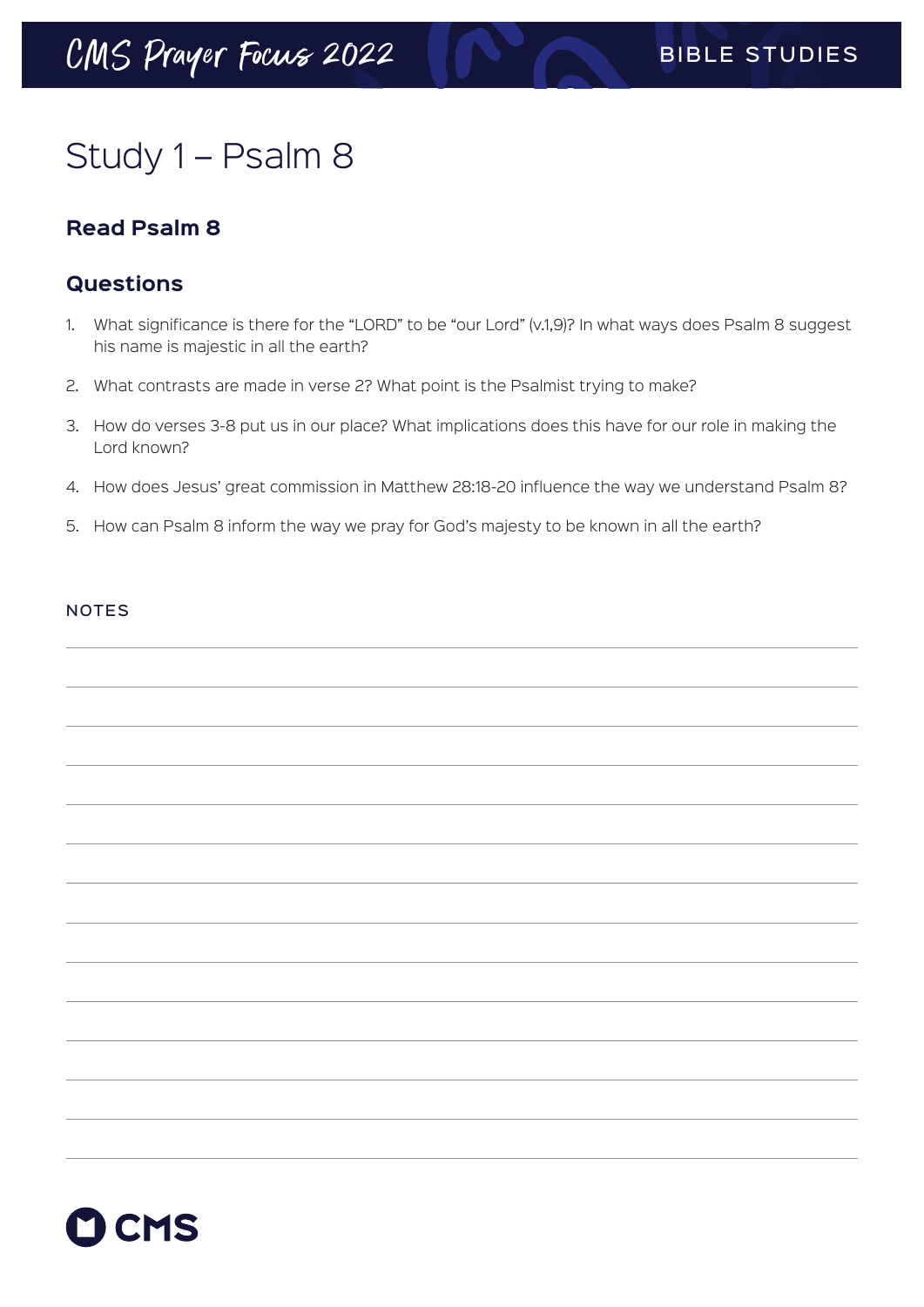# Study 2 – Psalm 63

### **Read Psalm 63**

### **Questions**

- 1. What does David long for? Why?
- 2. What does David vow to do? Why?
- 3. What influence does knowledge of God's love have on David's behaviour? How does Jesus model this same principle?
- 4. How does our understanding of God's righteous judgement impact our prayerfulness for the nations?

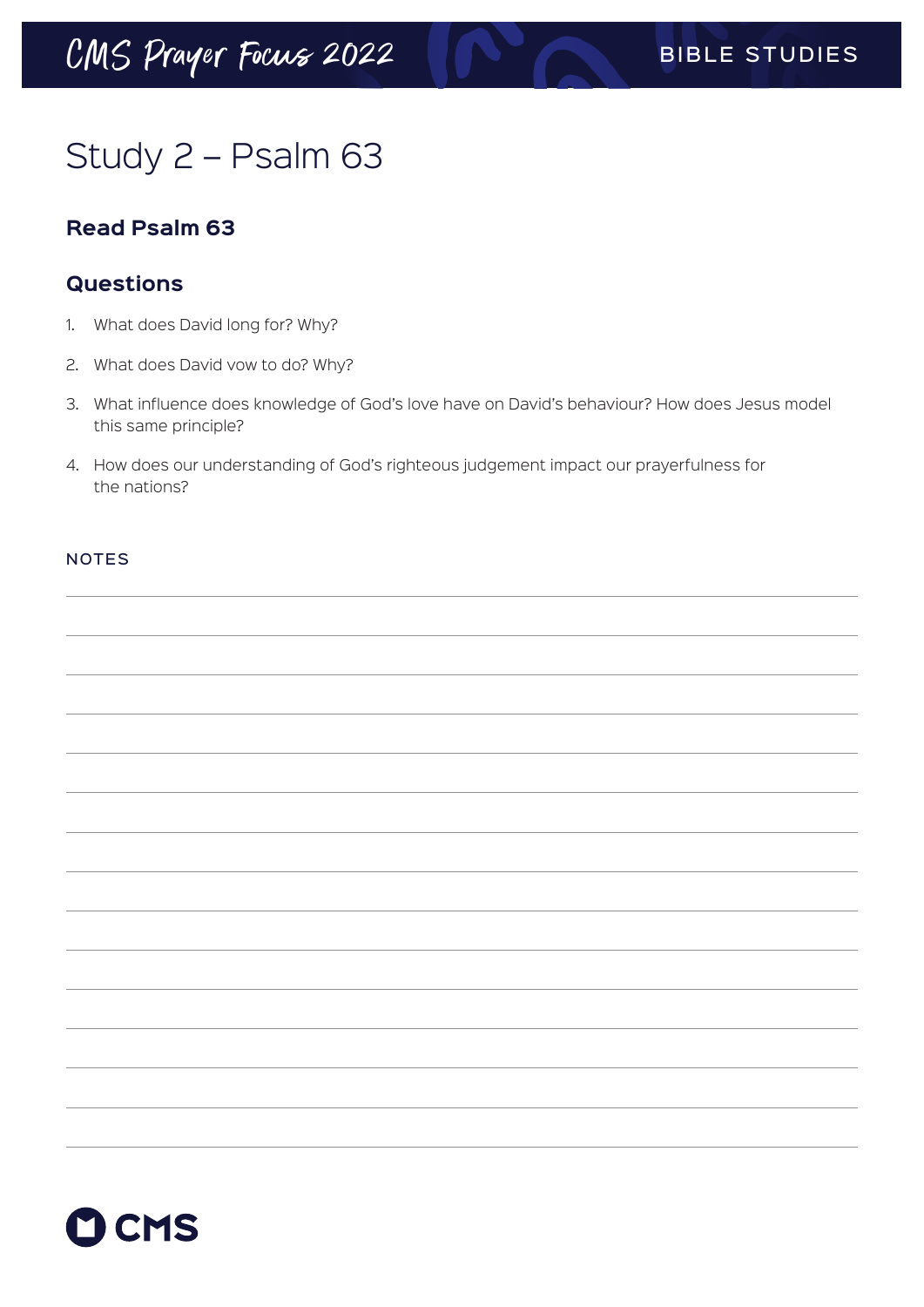# Study 3 – Psalm 73

### **Read Psalm 73**

### **Questions**

- 1. What is the key principle outlined in verse 1? How would you put this in your own words?
- 2. Verses 2-16 describe the internal struggle Asaph has with what he sees around him. What are the things that are troubling him? How have you experienced something similar?
- 3. How is verse 17 a turning point for Asaph? What does he begin to realise about God and about himself as he ponders more in verses 18-28?
- 4. In light of Psalm 73, what might you pray:
	- a) for the wicked and those who are far from God?
	- b) for your own heart and desires?

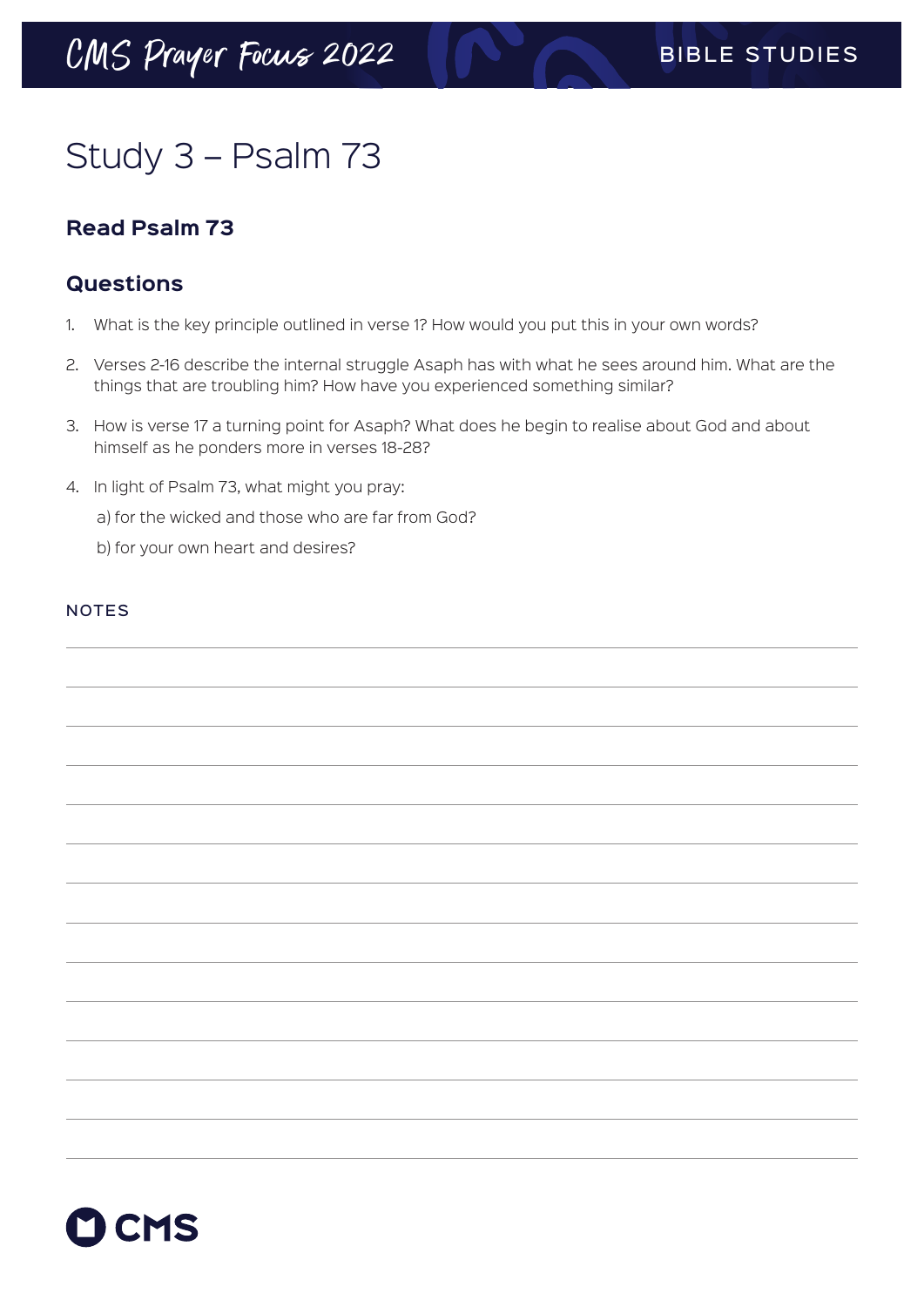# Study 4 – Psalm 96

### **Read Psalm 96**

### **Questions**

- 1. What are all the things Psalm 96 exhorts people to do? What reasons does the Psalm give for doing these things?
- 2. Why is it so appropriate for people to worship God? What implications does this have for the way we think about mission?
- 3. The Psalm opens with a celebration of salvation and ends with a call to rejoice in God's judgement. How are the two connected?
- 4. How does this Psalm anticipate and find its fulfilment in Jesus?
- 5. Spend some time writing out a prayer in line with the thoughts of Psalm 96.

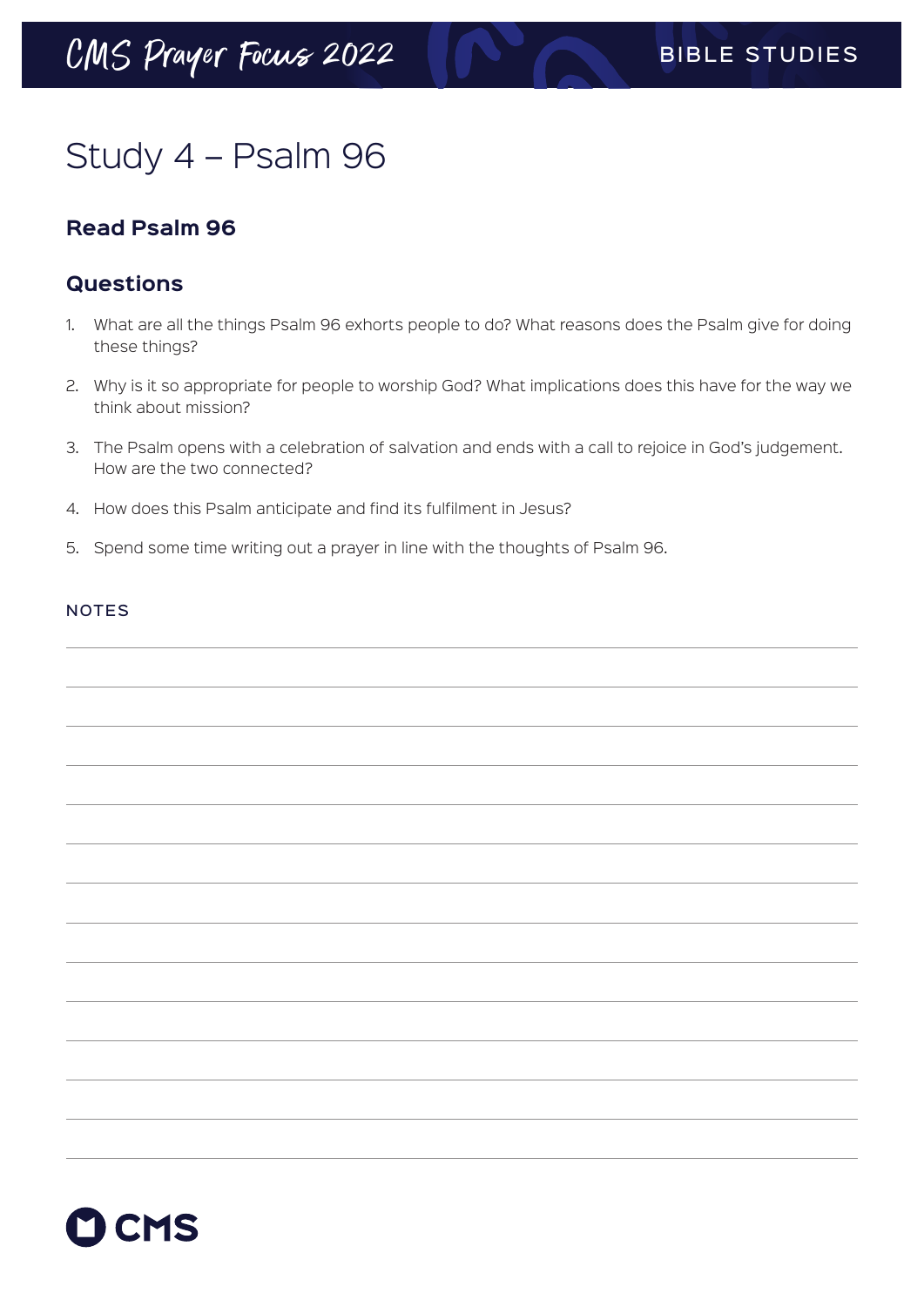# Study 5 – Psalm 145

### **Read Psalm 145**

### **Questions**

- 1. Psalm 145 was meant to be recited daily by God's people. What aspects of God's majesty and character are worthy of praise here?
- 2. Highlight all the references to the way we use our words in this Psalm. What things are meant to be told or spoken of to others? What might this mean for mission generally and for what you do in your own life?
- 3. In light of the fact that all God's promises find their yes in Christ (2 Corinthians 1:20), how does this Psalm impact the way we speak of Jesus to others?
- 4. Is there a particular facet of God's character (a work that he has done, an aspect of his goodness) or just a specific verse from this Psalm that you want to "meditate" (v.5) on more? How could you form that into a prayer—for yourself and for the world—as a way of praising the LORD daily?